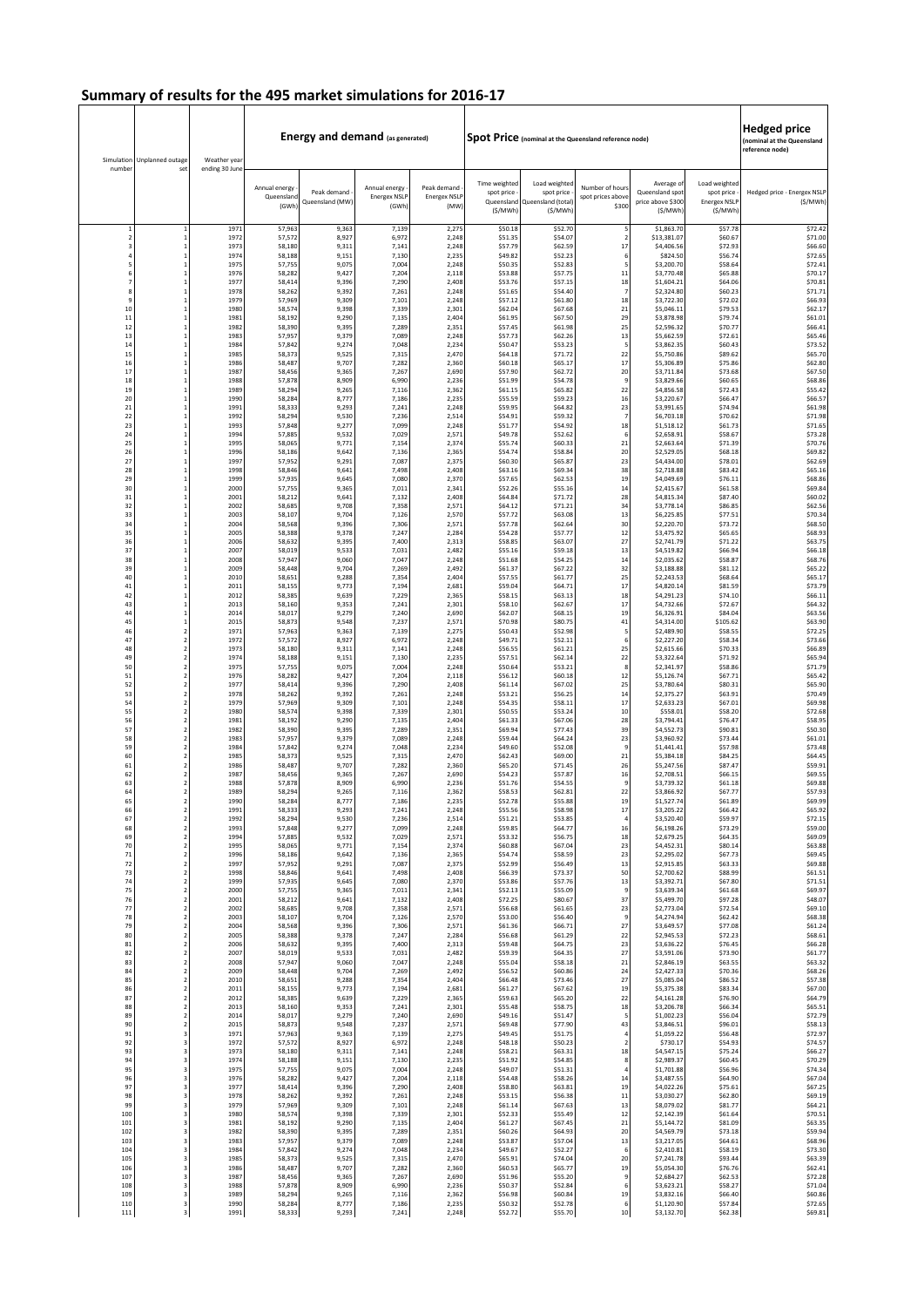| 112<br>113 | 3<br>3                                 | 1992<br>1993 | 58,294<br>57,848 | 9,530<br>9,277 | 7,236<br>7,099 | 2,514<br>2,248 | \$49.78<br>\$50.79 | \$52.20<br>\$53.51 | $\overline{2}$<br>$\boldsymbol{6}$          | \$1,741.93<br>\$3,378.56 | \$57.20<br>\$59.73  | \$73.21<br>\$71.89 |
|------------|----------------------------------------|--------------|------------------|----------------|----------------|----------------|--------------------|--------------------|---------------------------------------------|--------------------------|---------------------|--------------------|
| 114        | 3                                      | 1994         | 57,885           | 9,532          | 7,029          | 2,571          | \$54.11            | \$57.90            | $18\,$                                      | \$3,137.27               | \$64.64             | \$66.34            |
| 115<br>116 | $\overline{\mathbf{3}}$<br>$\mathsf 3$ | 1995<br>1996 | 58,065<br>58,186 | 9,771<br>9,642 | 7,154<br>7,136 | 2,374<br>2,365 | \$58.78<br>\$50.30 | \$64.69<br>\$53.02 | 15<br>9                                     | \$5,644.65<br>\$1,514.90 | \$78.84<br>\$59.01  | \$68.46<br>\$73.07 |
| 117        | 3                                      | 1997         | 57,952           | 9,291          | 7,087          | 2,375          | \$53.70            | \$57.38            | $12\,$                                      | \$3,867.04               | \$65.06             | \$68.71            |
| 118        | $\overline{\mathbf{3}}$<br>3           | 1998<br>1999 | 58,846<br>57,935 | 9,641<br>9,645 | 7,498          | 2,408<br>2,370 | \$64.61            | \$71.31            | 29<br>13                                    | \$4,044.96               | \$86.65             | \$64.0<br>\$70.46  |
| 119<br>120 | 3                                      | 2000         | 57,755           | 9,365          | 7,080<br>7,011 | 2,341          | \$51.67<br>\$51.91 | \$54.50<br>\$54.80 | 14                                          | \$2,073.34<br>\$2,342.06 | \$60.38<br>\$60.37  | \$69.32            |
| 121        | 3                                      | 2001         | 58,212           | 9,641          | 7,132          | 2,408          | \$65.96            | \$72.62            | 37                                          | \$4,089.90               | \$86.17             | \$56.00            |
| 122<br>123 | 3<br>3                                 | 2002<br>2003 | 58,685<br>58,107 | 9,708<br>9,704 | 7,358<br>7,126 | 2,571<br>2,570 | \$53.62<br>\$50.12 | \$57.29<br>\$52.70 | 16<br>5                                     | \$2,249.60<br>\$3,100.38 | \$63.88<br>\$56.79  | \$69.57<br>\$70.86 |
| 124        | $\overline{3}$                         | 2004         | 58,568           | 9,396          | 7,306          | 2,571          | \$58.12            | \$62.95            | 21                                          | \$3,353.34               | \$72.04             | \$65.37            |
| 125<br>126 | 3<br>3                                 | 2005<br>2006 | 58,388<br>58,632 | 9,378<br>9,395 | 7,247<br>7,400 | 2,284<br>2,313 | \$54.29<br>\$57.36 | \$57.96<br>\$61.51 | 13<br>17                                    | \$3,438.00<br>\$3,782.59 | \$64.65<br>\$67.97  | \$67.53<br>\$63.67 |
| 127        | 3                                      | 2007         | 58,019           | 9,533          | 7,031          | 2,482          | \$52.94            | \$56.08            | 18                                          | \$2,425.07               | \$61.10             | \$66.69            |
| 128        | 3<br>$\mathsf 3$                       | 2008         | 57,947           | 9,060          | 7,047          | 2,248          | \$51.21            | \$53.63            | 15<br>23                                    | \$1,831.39               | \$58.32<br>\$77.00  | \$69.12<br>\$66.85 |
| 129<br>130 | $\mathsf 3$                            | 2009<br>2010 | 58,448<br>58,651 | 9,704<br>9,288 | 7,269<br>7,354 | 2,492<br>2,404 | \$59.18<br>\$57.90 | \$64.34<br>\$62.46 | 21                                          | \$3,648.85<br>\$2,985.01 | \$70.29             | \$65.34            |
| 131        | $\overline{3}$                         | 2011         | 58,155           | 9,773          | 7,194          | 2,681          | \$61.58            | \$68.18            | 28                                          | \$3,901.17               | \$87.04             | \$71.0             |
| 132<br>133 | 3<br>3                                 | 2012<br>2013 | 58,385<br>58,160 | 9,639<br>9,353 | 7,229<br>7,241 | 2,365<br>2,301 | \$56.62<br>\$57.99 | \$61.19<br>\$62.27 | 17<br>$18\,$                                | \$3,972.44<br>\$4,582.00 | \$71.08<br>\$72.42  | \$66.98<br>\$64.07 |
| 134        | 3                                      | 2014         | 58,017           | 9,279          | 7,240          | 2,690          | \$50.52            | \$53.17            | $\sqrt{4}$                                  | \$5,037.23               | \$58.64             | \$71.82            |
| 135<br>136 | $\overline{\mathbf{3}}$<br>$\sqrt{4}$  | 2015<br>1971 | 58,873<br>57,963 | 9,548<br>9,363 | 7,237<br>7,139 | 2,571<br>2,275 | \$72.86<br>\$49.78 | \$82.34<br>\$52.31 | 56<br>5                                     | \$3,570.52<br>\$1,832.69 | \$101.21<br>\$58.15 | \$53.00<br>\$73.49 |
| 137        | $\sqrt{4}$                             | 1972         | 57,572           | 8,927          | 6,972          | 2,248          | \$48.13            | \$50.23            | $\overline{2}$                              | \$2,392.32               | \$55.47             | \$74.69            |
| 138<br>139 | $\sqrt{4}$<br>$\sqrt{4}$               | 1973<br>1974 | 58,180<br>58,188 | 9,311<br>9,151 | 7,141<br>7,130 | 2,248<br>2,235 | \$51.53<br>\$49.45 | \$54.67<br>\$51.83 | 8<br>$\overline{\mathbf{3}}$                | \$2,754.60<br>\$858.52   | \$61.17<br>\$56.41  | \$71.80<br>\$73.20 |
| 140        | $\it 4$                                | 1975         | 57,755           | 9,075          | 7,004          | 2,248          | \$49.72            | \$52.17            | 9                                           | \$1,602.60               | \$58.22             | \$73.64            |
| 141<br>142 | $\it 4$<br>$\sqrt{4}$                  | 1976<br>1977 | 58,282<br>58,414 | 9,427<br>9,396 | 7,204<br>7,290 | 2,118<br>2,408 | \$49.81<br>\$54.16 | \$52.27<br>\$57.79 | 8<br>9                                      | \$1,060.56<br>\$3,705.72 | \$57.04<br>\$65.70  | \$72.67<br>\$70.72 |
| 143        | $\sqrt{4}$                             | 1978         | 58,262           | 9,392          | 7,261          | 2,248          | \$51.90            | \$55.14            | 8                                           | \$3,106.49               | \$61.85             | \$71.41            |
| 144        | $\overline{4}$<br>$\sqrt{4}$           | 1979         | 57,969           | 9,309          | 7,101          | 2,248          | \$52.03            | \$55.26            | $\overline{9}$                              | \$2,767.86               | \$61.72             | \$71.23            |
| 145<br>146 | $\it 4$                                | 1980<br>1981 | 58,574<br>58,192 | 9,398<br>9,290 | 7,339<br>7,135 | 2,301<br>2,404 | \$51.39<br>\$52.18 | \$54.51<br>\$55.27 | 15<br>8                                     | \$1,180.17<br>\$3,480.74 | \$60.72<br>\$61.12  | \$72.56<br>\$70.08 |
| 147        | $\it 4$                                | 1982         | 58,390           | 9,395          | 7,289          | 2,351          | \$53.59            | \$56.86            | $12\,$                                      | \$2,812.19               | \$62.80             | \$68.48            |
| 148<br>149 | $\it 4$<br>$\overline{4}$              | 1983<br>1984 | 57,957<br>57,842 | 9,379<br>9,274 | 7,089<br>7,048 | 2,248<br>2,234 | \$50.32<br>\$48.94 | \$52.89<br>\$51.47 | 5<br>$\,9$                                  | \$2,057.57<br>\$1,264.01 | \$58.24<br>\$57.22  | \$72.73<br>\$74.10 |
| 150        | $\it 4$                                | 1985         | 58,373           | 9,525          | 7,315          | 2,470          | \$51.74            | \$54.86            | 20                                          | \$1,024.69               | \$61.65             | \$72.51            |
| 151<br>152 | $\it 4$<br>$\it 4$                     | 1986<br>1987 | 58,487<br>58,456 | 9,707<br>9,365 | 7,282<br>7,267 | 2,360<br>2,690 | \$56.47<br>\$53.00 | \$60.58<br>\$56.47 | 15<br>8                                     | \$4,018.33<br>\$4,151.70 | \$68.92<br>\$64.15  | \$66.12<br>\$70.81 |
| 153        | $\it 4$                                | 1988         | 57,878           | 8,909          | 6,990          | 2,236          | \$52.72            | \$55.82            | $10\,$                                      | \$4,265.89               | \$63.65             | \$69.75            |
| 154<br>155 | $\it 4$<br>$\sqrt{4}$                  | 1989<br>1990 | 58,294<br>58,284 | 9,265<br>8,777 | 7,116<br>7,186 | 2,362<br>2,235 | \$55.24<br>\$51.93 | \$59.04<br>\$54.84 | 20<br>$\boldsymbol{9}$                      | \$2,886.69<br>\$2,468.20 | \$65.95<br>\$60.25  | \$66.07<br>\$70.38 |
| 156        | $\sqrt{4}$                             | 1991         | 58,333           | 9,293          | 7,241          | 2,248          | \$51.82            | \$54.76            | $12\,$                                      | \$2,007.06               | \$61.08             | \$71.73            |
| 157<br>158 | $\sqrt{4}$<br>$\sqrt{4}$               | 1992<br>1993 | 58,294<br>57,848 | 9,530<br>9,277 | 7,236<br>7,099 | 2,514<br>2,248 | \$49.86<br>\$50.04 | \$52.34<br>\$52.82 | $\boldsymbol{9}$<br>$\overline{\mathbf{c}}$ | \$588.31<br>\$7,139.84   | \$57.63<br>\$59.38  | \$73.60<br>\$73.51 |
| 159        | $\it 4$                                | 1994         | 57,885           | 9,532          | 7,029          | 2,571          | \$49.37            | \$51.85            | $\sqrt{2}$                                  | \$6,550.56               | \$57.00             | \$72.86            |
| 160<br>161 | $\sqrt{4}$<br>$\sqrt{4}$               | 1995<br>1996 | 58,065<br>58,186 | 9,771<br>9,642 | 7,154          | 2,374<br>2,365 | \$53.14<br>\$55.42 | \$57.07<br>\$59.56 | $\bf{11}$<br>18                             | \$3,247.64               | \$66.80<br>\$68.67  | \$72.94            |
| 162        | $\overline{4}$                         | 1997         | 57,952           | 9,291          | 7,136<br>7,087 | 2,375          | \$55.66            | \$59.92            | 13                                          | \$3,346.86<br>\$4,986.50 | \$68.73             | \$68.02<br>\$66.74 |
| 163        | $\sqrt{4}$                             | 1998         | 58,846           | 9,641          | 7,498          | 2,408          | \$63.98            | \$70.73            | 31                                          | \$3,608.30               | \$86.33             | \$65.19            |
| 164<br>165 | $\sqrt{4}$<br>$\it 4$                  | 1999<br>2000 | 57,935<br>57,755 | 9,645<br>9,365 | 7,080<br>7,011 | 2,370<br>2,341 | \$50.20<br>\$50.85 | \$52.80<br>\$53.53 | $10\,$<br>12                                | \$1,496.53<br>\$2,094.66 | \$58.16<br>\$59.05  | \$72.49<br>\$71.51 |
| 166        | $\it 4$                                | 2001         | 58,212           | 9,641          | 7,132          | 2,408          | \$57.66            | \$63.02            | 23                                          | \$3,342.75               | \$75.15             | \$68.16            |
| 167<br>168 | $\sqrt{4}$<br>$\sqrt{4}$               | 2002<br>2003 | 58,685<br>58,107 | 9,708<br>9,704 | 7,358<br>7,126 | 2,571<br>2,570 | \$54.94<br>\$49.19 | \$59.18<br>\$51.74 | 22<br>6                                     | \$2,237.36<br>\$1,522.64 | \$67.91<br>\$56.84  | \$69.53<br>\$73.43 |
| 169        | $\overline{4}$                         | 2004         | 58,568           | 9,396          | 7,306          | 2,571          | \$55.71            | \$59.61            | 27                                          | \$1,894.80               | \$67.52             | \$67.94            |
| 170<br>171 | $\sqrt{4}$<br>$\overline{4}$           | 2005<br>2006 | 58,388<br>58,632 | 9,378<br>9,395 | 7,247<br>7,400 | 2,284<br>2,313 | \$56.85<br>\$56.02 | \$61.57<br>\$60.12 | 22<br>$18\,$                                | \$3,129.58<br>\$2,951.00 | \$73.01<br>\$68.67  | \$68.54<br>\$68.15 |
| 172        | $\it 4$                                | 2007         | 58,019           | 9,533          | 7,031          | 2,482          | \$49.72            | \$52.23            | $\overline{7}$                              | \$1,793.64               | \$56.98             | \$72.18            |
| 173<br>174 | $\sqrt{4}$<br>$\it 4$                  | 2008<br>2009 | 57,947<br>58,448 | 9,060<br>9,704 | 7,047<br>7,269 | 2,248<br>2,492 | \$52.31<br>\$54.33 | \$55.14<br>\$58.16 | $14\,$<br>$16\,$                            | \$2,648.77<br>\$2,663.78 | \$61.01<br>\$66.90  | \$68.72<br>\$70.49 |
| 175        | $\overline{4}$                         | 2010         | 58,651           | 9,288          | 7,354          | 2,404          | \$53.17            | \$56.33            | 15                                          | \$1,485.40               | \$62.21             | \$70.59            |
| 176<br>177 | $\it 4$<br>$\it 4$                     | 2011<br>2012 | 58,155<br>58,385 | 9,773<br>9,639 | 7,194<br>7,229 | 2,681<br>2,365 | \$55.42<br>\$54.27 | \$60.27<br>\$58.23 | 13<br>19                                    | \$4,156.17<br>\$2,476.76 | \$73.14<br>\$66.79  | \$73.04<br>\$69.71 |
| 178        | $\it 4$                                | 2013         | 58,160           | 9,353          | 7,241          | 2,301          | \$55.95            | \$59.78            | 17                                          | \$3,801.45               | \$66.96             | \$64.43            |
| 179<br>180 | $\it 4$<br>$\sqrt{4}$                  | 2014         | 58,017           | 9,279          | 7,240          | 2,690<br>2,571 | \$48.54            | \$50.80            | $\overline{4}$<br>34                        | \$786.15<br>\$3,706.89   | \$55.20             | \$73.34            |
| 181        | 5                                      | 2015<br>1971 | 58,873<br>57,963 | 9,548<br>9,363 | 7,237<br>7,139 | 2,275          | \$64.84<br>\$49.36 | \$72.45<br>\$51.67 | 6                                           | \$511.69                 | \$89.47<br>\$56.57  | \$64.63<br>\$73.59 |
| 182        | 5                                      | 1972         | 57,572           | 8,927          | 6,972          | 2,248          | \$48.08            | \$50.11            | $\pmb{0}$                                   | \$0.00                   | \$54.75             | \$74.74            |
| 183<br>184 | 5<br>5                                 | 1973<br>1974 | 58,180<br>58,188 | 9,311<br>9,151 | 7,141<br>7,130 | 2,248<br>2,235 | \$54.59<br>\$50.00 | \$58.59<br>\$52.47 | 22<br>6                                     | \$2,177.15<br>\$1,206.33 | \$66.55<br>\$57.18  | \$69.08<br>\$72.60 |
| 185        | 5                                      | 1975         | 57,755           | 9,075          | 7,004          | 2,248          | \$54.06            | \$57.84            | $14\,$                                      | \$3,705.06               | \$66.72             | \$69.38            |
| 186<br>187 | 5<br>5                                 | 1976<br>1977 | 58,282<br>58,414 | 9,427<br>9,396 | 7,204<br>7,290 | 2,118<br>2,408 | \$60.45<br>\$51.76 | \$66.61<br>\$54.55 | $17\,$<br>13                                | \$5,979.94<br>\$942.18   | \$81.34<br>\$60.58  | \$66.42<br>\$73.00 |
| 188        | 5                                      | 1978         | 58,262           | 9,392          | 7,261          | 2,248          | \$50.64            | \$53.15            | $\sqrt{4}$                                  | \$2,613.10               | \$58.40             | \$72.19            |
| 189<br>190 | 5                                      | 1979<br>1980 | 57,969<br>58,574 | 9,309<br>9,398 | 7,101<br>7,339 | 2,248<br>2,301 | \$50.51<br>\$52.20 | \$53.21<br>\$55.25 | $\overline{7}$<br>8                         | \$1,382.16<br>\$2,670.90 | \$58.75<br>\$60.49  | \$72.87<br>\$70.09 |
| 191        | 5<br>5                                 | 1981         | 58,192           | 9,290          | 7,135          | 2,404          | \$55.56            | \$59.46            | $16\,$                                      | \$3,487.28               | \$66.67             | \$66.21            |
| 192<br>193 | $\sf S$<br>5                           | 1982<br>1983 | 58,390<br>57,957 | 9,395<br>9,379 | 7,289<br>7,089 | 2,351<br>2,248 | \$57.13<br>\$52.76 | \$61.48<br>\$55.78 | 19<br>$21\,$                                | \$3,338.15<br>\$1,601.39 | \$70.14<br>\$62.11  | \$66.06<br>\$69.95 |
| 194        | 5                                      | 1984         | 57,842           | 9,274          | 7,048          | 2,234          | \$48.59            | \$50.93            | $10\,$                                      | \$668.45                 | \$56.05             | \$74.34            |
| 195<br>196 | 5<br>5                                 | 1985<br>1986 | 58,373<br>58,487 | 9,525<br>9,707 | 7,315<br>7,282 | 2,470<br>2,360 | \$52.55<br>\$61.43 | \$55.79<br>\$67.05 | 17<br>26                                    | \$1,580.55<br>\$4,070.85 | \$62.99<br>\$78.85  | \$71.68<br>\$61.94 |
| 197        | 5                                      | 1987         | 58,456           | 9,365          | 7,267          | 2,690          | \$49.50            | \$51.90            | 6                                           | \$412.53                 | \$57.01             | \$73.71            |
| 198<br>199 | 5<br>5                                 | 1988<br>1989 | 57,878<br>58,294 | 8,909<br>9,265 | 6,990<br>7,116 | 2,236<br>2,362 | \$50.33<br>\$53.61 | \$52.80<br>\$56.78 | 5<br>18                                     | \$4,084.66<br>\$2,358.38 | \$57.99<br>\$62.30  | \$71.14<br>\$67.78 |
| 200        | 5                                      | 1990         | 58,284           | 8,777          | 7,186          | 2,235          | \$52.30            | \$55.13            | 12                                          | \$1,967.66               | \$61.66             | \$71.06            |
| 201<br>202 | 5<br>5                                 | 1991<br>1992 | 58,333<br>58,294 | 9,293<br>9,530 | 7,241<br>7,236 | 2,248<br>2,514 | \$50.92<br>\$50.98 | \$53.45<br>\$53.81 | 6<br>$\ddot{a}$                             | \$2,352.23<br>\$3,181.29 | \$58.19<br>\$60.13  | \$70.87<br>\$72.96 |
| 203        | 5                                      | 1993         | 57,848           | 9,277          | 7,099          | 2,248          | \$49.01            | \$51.28            | $\overline{\mathbf{c}}$                     | \$1,791.69               | \$56.38             | \$74.02            |
| 204<br>205 | 5<br>5                                 | 1994<br>1995 | 57,885<br>58,065 | 9,532<br>9,771 | 7,029<br>7,154 | 2,571<br>2,374 | \$48.19<br>\$54.75 | \$50.39<br>\$59.14 | $\overline{\phantom{a}}$<br>$12\,$          | \$446.15<br>\$4,038.99   | \$55.08<br>\$69.60  | \$74.49<br>\$71.40 |
| 206        | 5                                      | 1996         | 58,186           | 9,642          | 7,136          | 2,365          | \$56.76            | \$61.07            | $17\,$                                      | \$4,146.40               | \$71.15             | \$66.33            |
| 207<br>208 | 5<br>5                                 | 1997<br>1998 | 57,952<br>58,846 | 9,291<br>9,641 | 7,087<br>7,498 | 2,375<br>2,408 | \$54.65<br>\$73.28 | \$58.65<br>\$82.86 | $14\,$<br>43                                | \$3,812.91<br>\$4,535.09 | \$66.53<br>\$106.96 | \$67.82<br>\$61.51 |
| 209        | 5                                      | 1999         | 57,935           | 9,645          | 7,080          | 2,370          | \$53.41            | \$57.05            | 18                                          | \$2,351.76               | \$65.46             | \$70.67            |
| 210<br>211 | 5<br>5                                 | 2000<br>2001 | 57,755<br>58,212 | 9,365<br>9,641 | 7,011<br>7,132 | 2,341<br>2,408 | \$54.67<br>\$58.63 | \$58.44<br>\$63.50 | $14\,$<br>27                                | \$4,112.37<br>\$3,083.61 | \$65.36<br>\$74.25  | \$65.98<br>\$64.97 |
| 212        | 5                                      | 2002         | 58,685           | 9,708          | 7,358          | 2,571          | \$55.24            | \$59.70            | 17                                          | \$2,898.41               | \$70.00             | \$71.28            |
| 213<br>214 | 5<br>5                                 | 2003<br>2004 | 58,107<br>58,568 | 9,704<br>9,396 | 7,126<br>7,306 | 2,570<br>2,571 | \$52.50<br>\$58.51 | \$56.16<br>\$63.38 | 11<br>33                                    | \$3,253.92<br>\$2,306.26 | \$64.47<br>\$73.30  | \$72.22<br>\$65.68 |
| 215        | 5<br>5                                 | 2005         | 58,388           | 9,378          | 7,247          | 2,284          | \$57.12            | \$61.67            | 22                                          | \$3,133.52               | \$72.30             | \$68.99            |
| 216<br>217 | 5                                      | 2006<br>2007 | 58,632<br>58,019 | 9,395<br>9,533 | 7,400<br>7,031 | 2,313<br>2,482 | \$56.75<br>\$54.08 | \$61.02<br>\$57.50 | 24<br>$16\,$                                | \$2,439.85<br>\$3,197.42 | \$70.24<br>\$64.31  | \$68.23<br>\$66.78 |
| 218        | 5                                      | 2008         | 57,947           | 9,060          | 7,047          | 2,248          | \$51.89            | \$54.47            | 13                                          | \$2,540.30               | \$59.52             | \$68.35            |
| 219<br>220 | 5<br>5                                 | 2009<br>2010 | 58,448<br>58,651 | 9,704<br>9,288 | 7,269<br>7,354 | 2,492<br>2,404 | \$62.27<br>\$55.73 | \$68.80<br>\$59.32 | 22<br>27                                    | \$5,044.78<br>\$1,569.35 | \$83.35<br>\$65.93  | \$64.48<br>\$67.88 |
| 221        | 5                                      | 2011         | 58,155           | 9,773          | 7,194          | 2,681          | \$58.88            | \$64.60            | 23                                          | \$3,628.13               | \$79.04             | \$69.68            |
| 222<br>223 | 5<br>5                                 | 2012         | 58,385           | 9,639          | 7,229          | 2,365          | \$54.50            | \$58.14            | 13                                          | \$3,606.04               | \$65.72             | \$68.12            |
| 224        | 5                                      | 2013<br>2014 | 58,160<br>58,017 | 9,353<br>9,279 | 7,241<br>7,240 | 2,301<br>2,690 | \$56.86<br>\$49.24 | \$61.04<br>\$51.70 | 19<br>$10\,$                                | \$3,782.36<br>\$966.13   | \$69.52<br>\$56.66  | \$64.76<br>\$72.99 |
| 225<br>226 | 5<br>6                                 | 2015<br>1971 | 58,873<br>57,963 | 9,548<br>9,363 | 7,237          | 2,571          | \$66.80<br>\$49.68 | \$74.84<br>\$52.06 | 45                                          | \$3,178.19               | \$92.50<br>\$56.86  | \$62.46            |
| 227        | 6                                      | 1972         | 57,572           | 8,927          | 7,139<br>6,972 | 2,275<br>2,248 | \$48.08            | \$50.16            | 6<br>$\sqrt{2}$                             | \$1,175.47<br>\$694.09   | \$54.85             | \$72.62<br>\$74.60 |
| 228        | 6                                      | 1973         | 58,180           | 9,311          | 7,141          | 2,248          | \$59.18            | \$64.22            | 26                                          | \$3,511.91               | \$72.99             | \$61.20            |
| 229<br>230 | 6<br>6                                 | 1974<br>1975 | 58,188<br>57,755 | 9,151<br>9,075 | 7,130<br>7,004 | 2,235<br>2,248 | \$50.17<br>\$51.56 | \$52.63<br>\$54.52 | $\overline{7}$<br>$14\,$                    | \$1,313.49<br>\$2,151.64 | \$57.26<br>\$61.92  | \$71.97<br>\$72.05 |
| 231        | 6                                      | 1976         | 58,282           | 9,427          | 7,204          | 2,118          | \$57.77            | \$62.54            | $16\,$                                      | \$4,870.37               | \$71.88             | \$64.55            |
| 232<br>233 | 6<br>6                                 | 1977<br>1978 | 58,414<br>58,262 | 9,396<br>9,392 | 7,290<br>7,261 | 2,408<br>2,248 | \$53.06<br>\$51.45 | \$56.22<br>\$54.19 | 25<br>6                                     | \$1,034.84<br>\$2,853.69 | \$63.20<br>\$60.07  | \$71.56<br>\$71.37 |
| 234        | 6                                      | 1979         | 57,969           | 9,309          | 7,101          | 2,248          | \$55.64            | \$59.88            | 18                                          | \$3,042.31               | \$66.54             | \$65.66            |
| 235<br>236 | 6<br>6                                 | 1980<br>1981 | 58,574<br>58,192 | 9,398<br>9,290 | 7,339<br>7,135 | 2,301<br>2,404 | \$71.86<br>\$54.65 | \$81.02<br>\$58.07 | 26<br>29                                    | \$7,523.28<br>\$1,758.64 | \$100.95<br>\$62.72 | \$54.30<br>\$64.85 |
| 237        | 6                                      | 1982         | 58,390           | 9,395          | 7,289          | 2,351          | \$53.39            | \$56.88            | $16\,$                                      | \$1,794.61               | \$64.98             | \$71.88            |
| 238        | 6                                      | 1983         | 57,957           | 9,379          | 7,089          | 2,248          | \$54.81            | \$58.43            | $10\,$                                      | \$4,789.19               | \$66.43             | \$67.86            |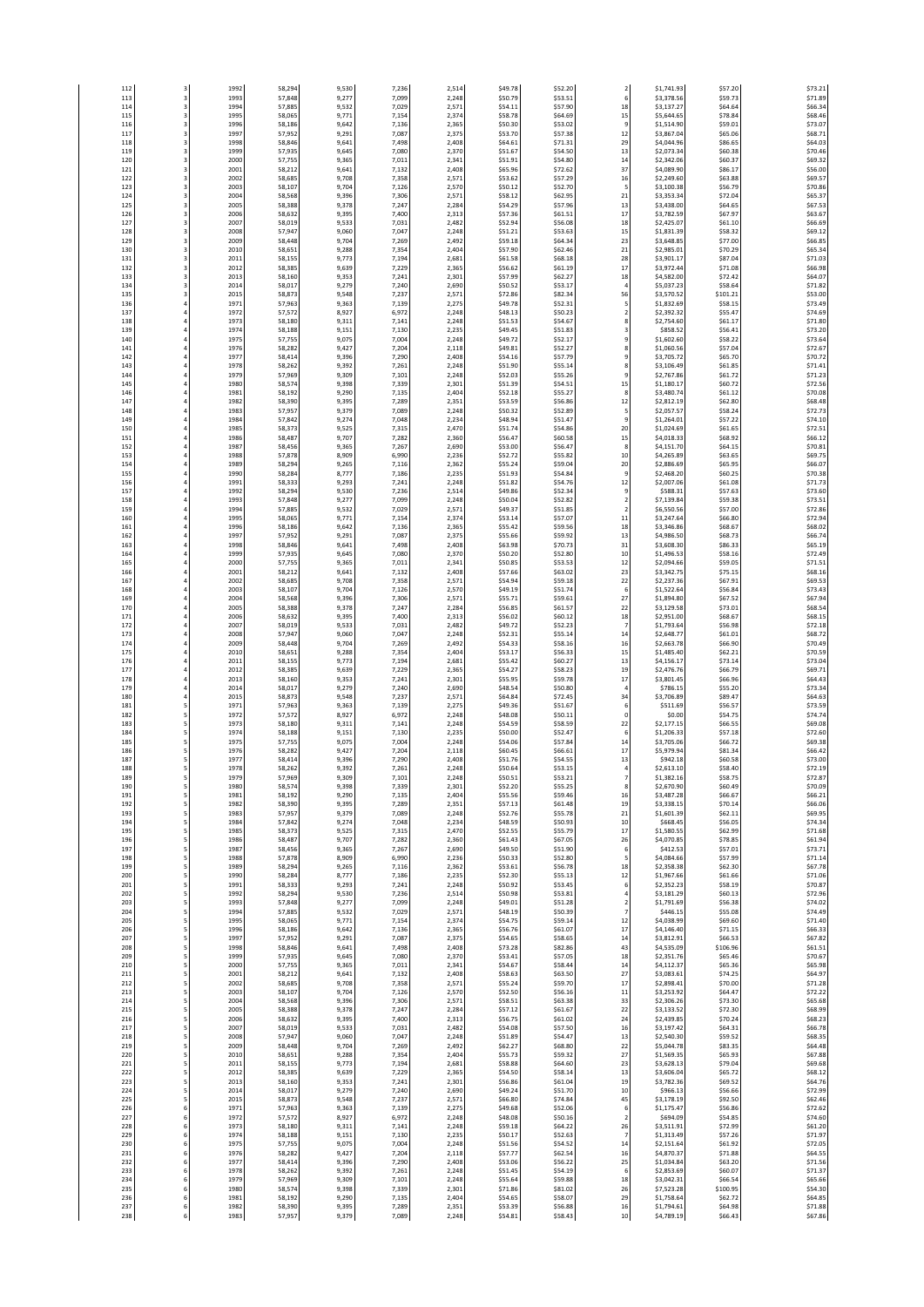| 239<br>240 | 6<br>6                                               | 1984<br>1985 | 57,842<br>58,373 | 9,274<br>9,525 | 7,048<br>7,315 | 2,234<br>2,470 | \$49.70<br>\$68.68 | \$52.15<br>\$77.75 | 5<br>36                                   | \$3,115.51<br>\$4,713.99 | \$56.57<br>\$99.46 | \$71.31<br>\$62.69 |
|------------|------------------------------------------------------|--------------|------------------|----------------|----------------|----------------|--------------------|--------------------|-------------------------------------------|--------------------------|--------------------|--------------------|
| 241        | 6                                                    | 1986         | 58,487           | 9,707          | 7,282          | 2,360          | \$74.51            | \$84.94            | 33                                        | \$6,633.45               | \$111.16           | \$57.60            |
| 242        | 6                                                    | 1987         | 58,456           | 9,365          | 7,267          | 2,690          | \$60.62            | \$66.56            | 22                                        | \$4,530.05               | \$80.30            | \$65.10            |
| 243<br>244 | 6<br>6                                               | 1988<br>1989 | 57,878<br>58,294 | 8,909<br>9,265 | 6,990<br>7,116 | 2,236<br>2,362 | \$51.58<br>\$58.53 | \$54.63<br>\$63.19 | 15<br>24                                  | \$2,345.38<br>\$3,567.07 | \$60.72<br>\$70.95 | \$69.74<br>\$61.53 |
| 245        | 6                                                    | 1990         | 58,284           | 8,777          | 7,186          | 2,235          | \$57.33            | \$61.62            | $16\,$                                    | \$4,317.97               | \$70.94            | \$65.26            |
| 246        | 6                                                    | 1991         | 58,333           | 9,293          | 7,241          | 2,248          | \$51.01            | \$53.69            | $10\,$                                    | \$1,577.41               | \$58.87            | \$71.40            |
| 247<br>248 | 6<br>6                                               | 1992<br>1993 | 58,294<br>57,848 | 9,530<br>9,277 | 7,236<br>7,099 | 2,514<br>2,248 | \$53.40<br>\$49.15 | \$56.64<br>\$51.43 | $\bf 8$<br>$\,$ 1                         | \$4,336.56<br>\$4,390.39 | \$63.67<br>\$56.17 | \$69.30<br>\$73.21 |
| 249        | 6                                                    | 1994         | 57,885           | 9,532          | 7,029          | 2,571          | \$49.99            | \$52.94            | $14\,$                                    | \$1,364.59               | \$59.74            | \$73.89            |
| 250        | 6                                                    | 1995         | 58,065           | 9,771          | 7,154          | 2,374          | \$54.66            | \$59.18            | 16                                        | \$2,965.71               | \$70.57            | \$72.52            |
| 251        | 6                                                    | 1996         | 58,186           | 9,642          | 7,136          | 2,365          | \$60.00            | \$66.17            | 16                                        | \$6,117.43               | \$80.78            | \$66.30            |
| 252<br>253 | 6<br>6                                               | 1997<br>1998 | 57,952<br>58,846 | 9,291<br>9,641 | 7,087<br>7,498 | 2,375<br>2,408 | \$53.43<br>\$65.02 | \$57.08<br>\$71.58 | 21<br>42                                  | \$2,106.78<br>\$2,880.96 | \$64.89<br>\$85.82 | \$69.71<br>\$62.43 |
| 254        | 6                                                    | 1999         | 57,935           | 9,645          | 7,080          | 2,370          | \$59.98            | \$66.17            | 24                                        | \$4,190.63               | \$81.17            | \$66.77            |
| 255        | 6                                                    | 2000         | 57,755           | 9,365          | 7,011          | 2,341          | \$56.37            | \$60.60            | 19                                        | \$3,875.19               | \$71.11            | \$66.66            |
| 256<br>257 | 6<br>6                                               | 200<br>2002  | 58,212<br>58,685 | 9,641<br>9,708 | 7,132<br>7,358 | 2,408<br>2,571 | \$56.84<br>\$51.62 | \$61.32<br>\$54.72 | 18<br>$14\,$                              | \$3,685.22<br>\$1,356.13 | \$70.05<br>\$60.61 | \$65.73<br>\$71.58 |
| 258        | 6                                                    | 2003         | 58,107           | 9,704          | 7,126          | 2,570          | \$50.61            | \$53.46            | 12                                        | \$1,651.64               | \$59.35            | \$72.36            |
| 259        | 6                                                    | 2004         | 58,568           | 9,396          | 7,306          | 2,571          | \$71.58            | \$81.53            | 34                                        | \$5,579.58               | \$106.89           | \$62.22            |
| 260<br>261 | 6<br>6                                               | 2005<br>2006 | 58,388<br>58,632 | 9,378<br>9,395 | 7,247<br>7,400 | 2,284<br>2,313 | \$57.58<br>\$59.47 | \$62.16<br>\$64.31 | 21<br>23                                  | \$3,492.56<br>\$3,601.52 | \$70.79<br>\$73.96 | \$64.32<br>\$63.70 |
| 262        | 6                                                    | 2007         | 58,019           | 9,533          | 7,031          | 2,482          | \$50.87            | \$53.68            | $11\,$                                    | \$2,021.21               | \$58.43            | \$70.37            |
| 263        | 6                                                    | 2008         | 57,947           | 9,060          | 7,047          | 2,248          | \$52.37            | \$55.09            | $10\,$                                    | \$3,620.18               | \$60.32            | \$67.74            |
| 264<br>265 | 6<br>6                                               | 2009<br>2010 | 58,448<br>58,651 | 9,704<br>9,288 | 7,269<br>7,354 | 2,492<br>2,404 | \$57.79<br>\$60.93 | \$62.45<br>\$66.00 | 27<br>28                                  | \$2,689.10<br>\$3,266.42 | \$72.06<br>\$73.77 | \$65.87<br>\$60.49 |
| 266        | 6                                                    | 2011         | 58,155           | 9,773          | 7,194          | 2,681          | \$56.07            | \$61.02            | 17                                        | \$3,416.34               | \$73.33            | \$71.60            |
| 267        | 6                                                    | 2012         | 58,385           | 9,639          | 7,229          | 2,365          | \$54.86            | \$58.81            | 17                                        | \$3,031.97               | \$67.66            | \$68.76            |
| 268<br>269 | 6<br>6                                               | 2013<br>2014 | 58,160<br>58,017 | 9,353<br>9,279 | 7,241<br>7,240 | 2,301<br>2,690 | \$59.93<br>\$51.31 | \$65.47<br>\$54.48 | 21<br>17                                  | \$4,657.61<br>\$1,643.38 | \$78.80<br>\$61.47 | \$64.95<br>\$71.87 |
| 270        | 6                                                    | 2015         | 58,873           | 9,548          | 7,237          | 2,571          | \$75.73            | \$86.72            | 49                                        | \$4,542.02               | \$113.27           | \$59.12            |
| 271        | $\overline{7}$                                       | 1971         | 57,963           | 9,363          | 7,139          | 2,275          | \$49.94            | \$52.30            | $\overline{2}$                            | \$3,942.98               | \$57.52            | \$72.77            |
| 272        | $\overline{7}$<br>$\overline{7}$                     | 1972         | 57,572           | 8,927          | 6,972          | 2,248          | \$48.23            | \$50.31            | $\sqrt{2}$<br>$11\,$                      | \$1,354.27               | \$55.27            | \$74.61<br>\$70.89 |
| 273<br>274 | $\overline{7}$                                       | 1973<br>1974 | 58,180<br>58,188 | 9,311<br>9,151 | 7,141<br>7,130 | 2,248<br>2,235 | \$51.61<br>\$51.24 | \$54.69<br>\$54.05 | 6                                         | \$2,109.53<br>\$3,068.31 | \$60.44<br>\$59.93 | \$71.69            |
| 275        | $\overline{\phantom{a}}$                             | 1975         | 57,755           | 9,075          | 7,004          | 2,248          | \$50.16            | \$52.74            | 6                                         | \$2,720.51               | \$59.03            | \$73.28            |
| 276        | $\overline{7}$                                       | 1976         | 58,282           | 9,427          | 7,204          | 2,118          | \$50.87            | \$53.74            | $\bf{8}$                                  | \$2,126.91               | \$59.56            | \$72.14            |
| 277<br>278 | $\overline{7}$<br>$\overline{7}$                     | 1977<br>1978 | 58,414<br>58,262 | 9,396<br>9,392 | 7,290<br>7,261 | 2,408<br>2,248 | \$52.66<br>\$49.90 | \$55.85<br>\$52.25 | 15<br>3                                   | \$1,414.51<br>\$977.49   | \$62.72<br>\$57.06 | \$72.10<br>\$72.94 |
| 279        | $\overline{7}$                                       | 1979         | 57,969           | 9,309          | 7,101          | 2,248          | \$54.24            | \$58.16            | $14\,$                                    | \$3,202.33               | \$66.44            | \$69.26            |
| 280        | $\overline{\phantom{a}}$                             | 1980         | 58,574           | 9,398          | 7,339          | 2,301          | \$50.88            | \$53.64            | $\overline{7}$                            | \$1,591.67               | \$58.53            | \$71.63            |
| 281<br>282 | $\overline{\phantom{a}}$<br>$\overline{\phantom{a}}$ | 1981<br>1982 | 58,192<br>58,390 | 9,290<br>9,395 | 7,135<br>7,289 | 2,404<br>2,351 | \$51.58<br>\$53.49 | \$54.64<br>\$56.82 | $11\,$<br>$14\,$                          | \$1,925.55<br>\$2,193.12 | \$61.10<br>\$63.57 | \$72.05<br>\$69.98 |
| 283        | $\overline{\phantom{a}}$                             | 1983         | 57,957           | 9,379          | 7,089          | 2,248          | \$50.77            | \$53.30            | $\overline{a}$                            | \$3,058.84               | \$58.26            | \$71.57            |
| 284        | $\overline{7}$                                       | 1984         | 57,842           | 9,274          | 7,048          | 2,234          | \$49.20            | \$51.72            | $\,$ 3                                    | \$3,864.69               | \$57.45            | \$73.61            |
| 285<br>286 | $\overline{7}$<br>$\overline{\phantom{a}}$           | 1985<br>1986 | 58,373<br>58,487 | 9,525<br>9,707 | 7,315<br>7,282 | 2,470<br>2,360 | \$55.91<br>\$58.37 | \$60.41<br>\$62.95 | 17<br>18                                  | \$3,282.21<br>\$4,182.95 | \$69.92<br>\$72.65 | \$68.90<br>\$64.74 |
| 287        | $\overline{\phantom{a}}$                             | 1987         | 58,456           | 9,365          | 7,267          | 2,690          | \$51.48            | \$54.55            | $12\,$                                    | \$1,587.00               | \$61.63            | \$73.14            |
| 288        | $\overline{7}$                                       | 1988         | 57,878           | 8,909          | 6,990          | 2,236          | \$51.07            | \$53.72            | 5                                         | \$5,487.92               | \$59.09            | \$69.81            |
| 289<br>290 | $\overline{7}$<br>$\overline{7}$                     | 1989<br>1990 | 58,294<br>58,284 | 9,265<br>8,777 | 7,116<br>7,186 | 2,362<br>2,235 | \$53.55<br>\$53.23 | \$56.90<br>\$56.42 | 18<br>14                                  | \$2,341.60<br>\$2,353.11 | \$63.02<br>\$63.03 | \$67.75<br>\$69.69 |
| 291        | $\overline{7}$                                       | 1991         | 58,333           | 9,293          | 7,241          | 2,248          | \$50.38            | \$52.78            | 5                                         | \$1,836.55               | \$56.99            | \$71.15            |
| 292        | $\overline{\phantom{a}}$                             | 1992         | 58,294           | 9,530          | 7,236          | 2,514          | \$49.67            | \$51.96            | $\bf{0}$                                  | \$0.00                   | \$56.60            | \$73.24            |
| 293<br>294 | $\overline{\phantom{a}}$<br>$\overline{7}$           | 1993         | 57,848           | 9,277          | 7,099          | 2,248          | \$48.75            | \$50.93            | $\overline{\mathbf{3}}$<br>$\overline{7}$ | \$536.54                 | \$55.60            | \$73.84            |
| 295        | $\overline{7}$                                       | 1994<br>1995 | 57,885<br>58,065 | 9,532<br>9,771 | 7,029<br>7,154 | 2,571<br>2,374 | \$49.52<br>\$52.92 | \$52.09<br>\$56.69 | $\overline{\phantom{a}}$                  | \$2,041.38<br>\$4,444.49 | \$58.42<br>\$65.76 | \$74.00<br>\$72.70 |
| 296        | $\overline{7}$                                       | 1996         | 58,186           | 9,642          | 7,136          | 2,365          | \$53.88            | \$57.31            | $12\,$                                    | \$3,591.38               | \$65.92            | \$69.95            |
| 297        | $\overline{7}$                                       | 1997         | 57,952           | 9,291          | 7,087          | 2,375          | \$51.22            | \$54.28            | $\overline{\phantom{a}}$                  | \$3,101.33               | \$60.84            | \$72.44            |
| 298<br>299 | $\overline{7}$<br>$\overline{\phantom{a}}$           | 1998<br>1999 | 58,846<br>57,935 | 9,641<br>9,645 | 7,498<br>7,080 | 2,408<br>2,370 | \$62.53<br>\$49.78 | \$68.85<br>\$52.18 | 34<br>8                                   | \$2,919.53<br>\$1,095.79 | \$82.91<br>\$57.47 | \$66.02<br>\$73.36 |
| 300        | $\overline{\phantom{a}}$                             | 2000         | 57,755           | 9,365          | 7,011          | 2,341          | \$50.90            | \$53.60            | 15                                        | \$1,574.10               | \$59.95            | \$72.28            |
| 301        | $\overline{\phantom{a}}$                             | 2001         | 58,212           | 9,641          | 7,132          | 2,408          | \$62.46            | \$68.65            | 25                                        | \$4,691.98               | \$86.94            | \$70.30            |
| 302<br>303 | $\overline{7}$<br>$\overline{7}$                     | 2002<br>2003 | 58,685<br>58,107 | 9,708<br>9,704 | 7,358<br>7,126 | 2,571<br>2,570 | \$54.45<br>\$48.97 | \$58.60<br>\$51.33 | 23<br>5                                   | \$1,969.19<br>\$907.90   | \$67.67<br>\$55.85 | \$70.73<br>\$73.48 |
| 304        | $\overline{7}$                                       | 2004         | 58,568           | 9,396          | 7,306          | 2,571          | \$53.03            | \$56.33            | 21                                        | \$1,243.63               | \$63.28            | \$71.36            |
| 305        | $\overline{7}$                                       | 2005         | 58,388           | 9,378          | 7,247          | 2,284          | \$52.20            | \$55.13            | 6                                         | \$4,176.64               | \$61.01            | \$70.0             |
| 306<br>307 | $\overline{\phantom{a}}$<br>$\overline{\phantom{a}}$ | 2006<br>2007 | 58,632<br>58,019 | 9,395<br>9,533 | 7,400<br>7,031 | 2,313<br>2,482 | \$54.22<br>\$51.64 | \$57.65<br>\$54.55 | 19<br>$11\,$                              | \$1,919.94<br>\$2,650.01 | \$64.46<br>\$59.86 | \$69.56<br>\$69.70 |
| 308        | $\overline{\phantom{a}}$                             | 2008         | 57,947           | 9,060          | 7,047          | 2,248          | \$52.22            | \$54.84            | $11\,$                                    | \$3,123.89               | \$60.20            | \$68.12            |
| 309        | $\overline{\phantom{a}}$                             | 2009         | 58,448           | 9,704          | 7,269          | 2,492          | \$54.06            | \$57.60            | 19                                        | \$2,053.04               | \$66.13            | \$71.19            |
| 310<br>311 | $\overline{7}$<br>$\overline{7}$                     | 2010<br>2011 | 58,651<br>58,155 | 9,288<br>9,773 | 7,354<br>7,194 | 2,404<br>2,681 | \$57.34<br>\$57.82 | \$61.40<br>\$63.34 | 22<br>20                                  | \$2,624.98<br>\$3,733.06 | \$67.66<br>\$79.40 | \$64.85<br>\$73.78 |
| 312        | $\overline{\phantom{a}}$                             | 2012         | 58,385           | 9,639          | 7,229          | 2,365          | \$56.05            | \$60.21            | 16                                        | \$3,790.98               | \$68.96            | \$67.17            |
| 313        | $\overline{\phantom{a}}$                             | 2013         | 58,160           | 9,353          | 7,241          | 2,301          | \$52.88            | \$55.94            | 19                                        | \$1,882.26               | \$62.17            | \$69.18            |
| 314<br>315 | $\overline{7}$<br>$\overline{7}$                     | 2014<br>2015 | 58,017<br>58,873 | 9,279<br>9,548 | 7,240<br>7,237 | 2,690<br>2,571 | \$48.64<br>\$66.18 | \$50.84<br>\$74.57 | $\overline{4}$<br>36                      | \$434.20<br>\$3,826.61   | \$55.17<br>\$96.76 | \$73.42<br>\$68.49 |
| 316        | 8                                                    | 1971         | 57,963           | 9,363          | 7,139          | 2,275          | \$51.85            | \$54.76            |                                           | \$3,680.81               | \$60.64            | \$70.13            |
| 317        | 8                                                    | 1972         | 57,572           | 8,927          | 6,972          | 2,248          | \$50.24            | \$52.87            | $\mathbf 2$                               | \$10,251.92              | \$59.69            | \$73.04            |
| 318        | 8<br>$\bf8$                                          | 1973         | 58,180           | 9,311          | 7,141          | 2,248          | \$53.13            | \$56.71            | 8                                         | \$4,637.30               | \$63.40            | \$69.08            |
| 319<br>320 | $\bf8$                                               | 1974<br>1975 | 58,188<br>57,755 | 9,151<br>9,075 | 7,130<br>7,004 | 2,235<br>2,248 | \$51.95<br>\$49.31 | \$54.92<br>\$51.62 | 6<br>5                                    | \$4,248.44<br>\$1,981.97 | \$61.22<br>\$57.12 | \$70.76<br>\$73.70 |
| 321        | 8                                                    | 1976         | 58,282           | 9,427          | 7,204          | 2,118          | \$50.77            | \$53.57            | $\overline{4}$                            | \$4,029.34               | \$59.64            | \$72.30            |
| 322<br>323 | 8<br>8                                               | 1977<br>1978 | 58,414<br>58,262 | 9,396<br>9,392 | 7,290<br>7,261 | 2,408<br>2,248 | \$53.20<br>\$51.98 | \$56.53<br>\$54.94 | 15<br>$\bf 8$                             | \$1,788.52<br>\$2,939.65 | \$63.66<br>\$61.96 | \$71.85<br>\$71.79 |
| 324        | 8                                                    | 1979         | 57,969           | 9,309          | 7,101          | 2,248          | \$53.18            | \$56.63            | 13                                        | \$2,634.74               | \$64.84            | \$71.13            |
| 325        | 8                                                    | 1980         | 58,574           | 9,398          | 7,339          | 2,301          | \$57.12            | \$61.93            | $14\,$                                    | \$4,621.08               | \$72.62            | \$68.66            |
| 326<br>327 | 8<br>8                                               | 1981<br>1982 | 58,192<br>58,390 | 9,290<br>9,395 | 7,135<br>7,289 | 2,404<br>2,351 | \$51.29<br>\$56.62 | \$54.34<br>\$61.12 | $\boldsymbol{9}$<br>18                    | \$2,163.77<br>\$3,224.43 | \$60.79<br>\$71.86 | \$72.31<br>\$69.44 |
| 328        | 8                                                    | 1983         | 57,957           | 9,379          | 7,089          | 2,248          | \$56.28            | \$60.72            | $14\,$                                    | \$4,574.50               | \$70.08            | \$66.87            |
| 329        | 8                                                    | 198          | 57,842           | 9,274          | 7,048          | 2,234          | \$48.44            | \$50.73            | 5                                         | \$1,125.46               | \$55.83            | \$74.23            |
| 330<br>331 | 8<br>$\bf 8$                                         | 1985<br>1986 | 58,373<br>58,487 | 9,525<br>9,707 | 7,315<br>7,282 | 2,470<br>2,360 | \$61.46<br>\$60.32 | \$68.06<br>\$65.50 | 24<br>26                                  | \$4,431.44<br>\$3,676.80 | \$83.92<br>\$77.68 | \$67.60<br>\$64.05 |
| 332        | $\bf 8$                                              | 1987         | 58,456           | 9,365          | 7,267          | 2,690          | \$51.71            | \$54.91            | $11\,$                                    | \$2,064.54               | \$62.46            | \$72.68            |
| 333        | 8                                                    | 1988         | 57,878           | 8,909          | 6,990          | 2,236          | \$48.65            | \$50.85            | $\sqrt{4}$                                | \$1,564.97               | \$55.41            | \$73.43            |
| 334<br>335 | 8<br>8                                               | 1989<br>1990 | 58,294<br>58,284 | 9,265<br>8,777 | 7,116<br>7,186 | 2,362<br>2,235 | \$54.30<br>\$56.53 | \$57.60<br>\$60.53 | 13<br>$11\,$                              | \$3,692.63<br>\$5,710.23 | \$63.28<br>\$68.28 | \$65.69<br>\$64.82 |
| 336        | 8                                                    | 1991         | 58,333           | 9,293          | 7,241          | 2,248          | \$52.13            | \$54.95            | 6                                         | \$4,193.01               | \$59.87            | \$68.84            |
| 337        | 8                                                    | 1992         | 58,294           | 9,530          | 7,236          | 2,514          | \$50.39            | \$52.87            | $\sf S$                                   | \$1,832.89               | \$57.80            | \$72.05            |
| 338<br>339 | $\bf 8$<br>$\bf 8$                                   | 1993<br>1994 | 57,848<br>57,885 | 9,277<br>9,532 | 7,099<br>7,029 | 2,248<br>2,571 | \$49.07<br>\$47.95 | \$51.37<br>\$50.09 | $\sf S$<br>$\sqrt{2}$                     | \$936.52<br>\$584.18     | \$56.45<br>\$54.65 | \$73.77<br>\$74.44 |
| 340        | 8                                                    | 1995         | 58,065           | 9,771          | 7,154          | 2,374          | \$55.17            | \$59.76            | 15                                        | \$3,454.35               | \$71.43            | \$72.15            |
| 341        | 8                                                    | 1996         | 58,186           | 9,642          | 7,136          | 2,365          | \$57.64            | \$62.57            | 19                                        | \$4,128.45               | \$74.63            | \$67.59            |
| 342<br>343 | 8<br>8                                               | 1997<br>1998 | 57,952<br>58,846 | 9,291<br>9,641 | 7,087<br>7,498 | 2,375<br>2,408 | \$51.91<br>\$59.87 | \$55.17<br>\$65.08 | $11\,$<br>26                              | \$2,691.38<br>\$2,841.24 | \$61.95<br>\$77.50 | \$71.13<br>\$68.27 |
| 344        | 8                                                    | 1999         | 57,935           | 9,645          | 7,080          | 2,370          | \$52.30            | \$55.82            | 13                                        | \$2,522.09               | \$64.10            | \$72.24            |
| 345        | 8                                                    | 2000         | 57,755           | 9,365          | 7,011          | 2,341          | \$51.27            | \$53.91            | $10\,$                                    | \$2,885.71               | \$59.49            | \$69.87            |
| 346<br>347 | 8<br>8                                               | 2001<br>2002 | 58,212<br>58,685 | 9,641<br>9,708 | 7,132<br>7,358 | 2,408<br>2,571 | \$70.61<br>\$57.00 | \$79.81<br>\$61.92 | 30<br>18                                  | \$6,396.01<br>\$3,659.63 | \$98.92<br>\$72.63 | \$53.38<br>\$68.25 |
| 348        | 8                                                    | 2003         | 58,107           | 9,704          | 7,126          | 2,570          | \$52.97            | \$56.67            | 15                                        | \$2,817.84               | \$63.52            | \$69.16            |
| 349        | 8                                                    | 2004         | 58,568           | 9,396          | 7,306          | 2,571          | \$58.47            | \$63.78            | 25                                        | \$3,011.98               | \$77.20            | \$70.12            |
| 350<br>351 | 8<br>8                                               | 2005<br>2006 | 58,388<br>58,632 | 9,378<br>9,395 | 7,247<br>7,400 | 2,284<br>2,313 | \$55.12<br>\$57.34 | \$59.09<br>\$62.02 | 16<br>26                                  | \$3,306.52<br>\$2,474.98 | \$68.03<br>\$72.02 | \$68.51<br>\$68.26 |
| 352        | 8                                                    | 2007         | 58,019           | 9,533          | 7,031          | 2,482          | \$54.27            | \$58.11            | 13                                        | \$4,149.93               | \$66.65            | \$68.51            |
| 353        | 8                                                    | 2008         | 57,947           | 9,060          | 7,047          | 2,248          | \$49.80            | \$52.12            | 6                                         | \$2,299.41               | \$56.86            | \$71.70            |
| 354<br>355 | 8<br>$\bf 8$                                         | 2009<br>2010 | 58,448<br>58,651 | 9,704<br>9,288 | 7,269<br>7,354 | 2,492<br>2,404 | \$61.66<br>\$63.73 | \$68.00<br>\$69.55 | 21<br>25                                  | \$5,054.34<br>\$4,557.76 | \$83.88<br>\$79.21 | \$66.44<br>\$57.82 |
| 356        | 8                                                    | 2011         | 58,155           | 9,773          | 7,194          | 2,681          | \$59.00            | \$64.66            | $18\,$                                    | \$4,636.57               | \$77.55            | \$67.72            |
| 357        | 8                                                    | 2012         | 58,385           | 9,639          | 7,229          | 2,365          | \$56.98            | \$61.18            | $17\,$                                    | \$4,037.56               | \$69.03            | \$64.28            |
| 358<br>359 | $\bf 8$<br>8                                         | 2013<br>2014 | 58,160<br>58,017 | 9,353<br>9,279 | 7,241<br>7,240 | 2,301<br>2,690 | \$50.95<br>\$51.02 | \$53.55<br>\$54.15 | $\bf 8$<br>$10\,$                         | \$2,397.50<br>\$2,447.41 | \$58.72<br>\$60.93 | \$70.76<br>\$72.13 |
| 360        | 8                                                    | 2015         | 58,873           | 9,548          | 7,237          | 2,571          | \$73.95            | \$84.59            | 40                                        | \$5,162.93               | \$111.63           | \$60.21            |
| 361        | 9                                                    | 1971         | 57,963           | 9,363          | 7,139          | 2,275          | \$50.02            | \$52.48            | 5                                         | \$1,742.12               | \$58.09            | \$73.05            |
| 362<br>363 | 9<br>9                                               | 1972<br>1973 | 57,572<br>58,180 | 8,927<br>9,311 | 6,972          | 2,248<br>2,248 | \$48.75<br>\$52.70 | \$50.94<br>\$56.17 | $\,$ 1<br>19                              | \$5,295.77<br>\$1,788.39 | \$56.16<br>\$63.07 | \$74.18<br>\$70.37 |
| 364        | $\boldsymbol{9}$                                     | 1974         | 58,188           | 9,151          | 7,141<br>7,130 | 2,235          | \$50.21            | \$52.72            | $\boldsymbol{9}$                          | \$1,120.34               | \$57.63            | \$72.34            |
| 365        | 9                                                    | 1975         | 57,755           | 9,075          | 7,004          | 2,248          | \$50.58            | \$53.17            | $11\,$                                    | \$1,945.51               | \$60.09            | \$73.08            |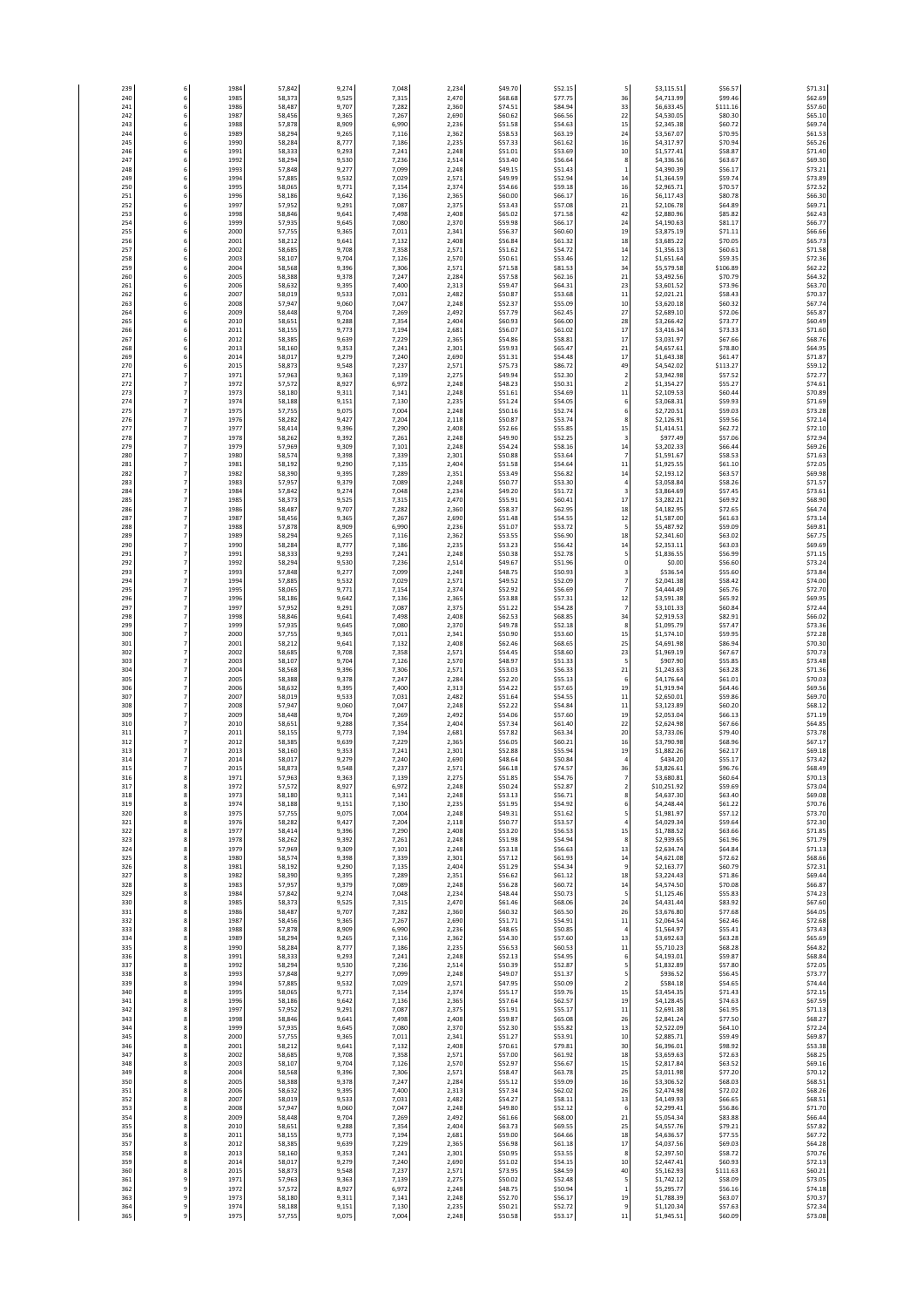| 366<br>367 | 9<br>$^{\rm 9}$                  | 1976<br>1977 | 58,282<br>58,414 | 9,427<br>9,396 | 7,204<br>7,290 | 2,118<br>2,408 | \$53.04<br>\$59.45 | \$56.84<br>\$64.49 | 9<br>24              | \$4,122.56<br>\$3,421.79 | \$64.89<br>\$76.71  | \$70.8<br>\$71.2   |
|------------|----------------------------------|--------------|------------------|----------------|----------------|----------------|--------------------|--------------------|----------------------|--------------------------|---------------------|--------------------|
| 368        | $\,9$                            | 1978         | 58,262           | 9,392          | 7,261          | 2,248          | \$52.31            | \$55.37            | 11                   | \$2,140.06               | \$61.47             | \$70.6             |
| 369        | $^{\rm 9}$                       | 1979         | 57,969           | 9,309          | 7,101          | 2,248          | \$58.00            | \$63.39            | 12                   | \$6,387.79               | \$75.70             | \$67.4             |
| 370<br>371 | 9<br>9                           | 1980<br>198  | 58,574<br>58,192 | 9,398<br>9,290 | 7,339<br>7,135 | 2,301<br>2,404 | \$53.54<br>\$59.14 | \$57.12<br>\$64.82 | 15<br>15             | \$2,315.56<br>\$5,820.12 | \$63.82<br>\$78.76  | \$69.79<br>\$67.2  |
| 372        | $\,9$                            | 1982         | 58,390           | 9,395          | 7,289          | 2,351          | \$56.20            | \$60.45            | 18                   | \$3,080.4                | \$69.18             | \$67.7             |
| 373        | 9                                | 1983         | 57,957           | 9,379          | 7,089          | 2,248          | \$50.99            | \$53.60            | 7                    | \$2,096.99               | \$59.54             | \$72.3             |
| 374<br>375 | 9<br>$\overline{9}$              | 1984         | 57,842           | 9,274          | 7,048          | 2,234          | \$49.46            | \$52.05            | 9                    | \$1,509.66               | \$57.67             | \$73.4             |
| 376        | $\overline{9}$                   | 1985<br>1986 | 58,373<br>58,487 | 9,525<br>9,707 | 7,315<br>7,282 | 2,470<br>2,360 | \$68.65<br>\$59.55 | \$77.59<br>\$64.14 | 28<br>27             | \$5,982.20<br>\$3,270.75 | \$100.54<br>\$73.48 | \$65.49<br>\$62.0  |
| 377        | 9                                | 1987         | 58,456           | 9,365          | 7,267          | 2,690          | \$52.97            | \$56.59            | 17                   | \$1,894.26               | \$65.18             | \$72.1             |
| 378        | $\overline{9}$                   | 1988         | 57,878           | 8,909          | 6,990          | 2,236          | \$52.87            | \$55.83            | 12                   | \$3,786.07               | \$61.92             | \$67.1             |
| 379<br>380 | $\overline{9}$<br>$^{\rm 9}$     | 1989<br>1990 | 58,294<br>58,284 | 9,265<br>8,777 | 7,116<br>7,186 | 2,362<br>2,235 | \$53.90<br>\$52.41 | \$56.94<br>\$55.27 | 18<br>11             | \$2,517.88<br>\$2,261.58 | \$61.50<br>\$60.52  | \$65.3\$<br>\$69.2 |
| 381        | 9                                | 1991         | 58,333           | 9,293          | 7,241          | 2,248          | \$54.79            | \$58.72            | 14                   | \$3,455.9                | \$67.48             | \$69.1             |
| 382        | $\overline{9}$                   | 1992         | 58,294           | 9,530          | 7,236          | 2,514          | \$49.99            | \$52.44            | 6                    | \$919.44                 | \$57.47             | \$72.9             |
| 383        | 9                                | 1993         | 57,848           | 9,277          | 7,099          | 2,248          | \$52.10            | \$55.59            | 8                    | \$3,893.56               | \$62.96             | \$71.2             |
| 384<br>385 | 9<br>9                           | 199<br>199   | 57,885<br>58,065 | 9,532<br>9,771 | 7,029<br>7,154 | 2,571<br>2,374 | \$50.40<br>\$54.30 | \$53.26<br>\$58.57 | 8<br>15              | \$2,838.40<br>\$2,965.64 | \$59.25<br>\$68.88  | \$71.9<br>\$71.8   |
| 386        | 9                                | 1996         | 58,186           | 9,642          | 7,136          | 2,365          | \$55.89            | \$60.47            | 18                   | \$3,529.62               | \$70.45             | \$68.1             |
| 387        | 9                                | 1997         | 57,952           | 9,291          | 7,087          | 2,375          | \$54.71            | \$58.80            | 15                   | \$3,599.11               | \$68.28             | \$69.8             |
| 388<br>389 | $\overline{9}$<br>$\overline{9}$ | 1998<br>1999 | 58,846<br>57,935 | 9,641<br>9,645 | 7,498<br>7,080 | 2,408<br>2,370 | \$64.13<br>\$53.14 | \$70.61<br>\$56.48 | 49<br>14             | \$2,330.30<br>\$2,785.18 | \$83.80<br>\$63.01  | \$62.8<br>\$68.8   |
| 390        | $\overline{9}$                   | 2000         | 57,755           | 9,365          | 7,011          | 2,341          | \$52.11            | \$54.94            | 15                   | \$2,430.90               | \$60.43             | \$68.4             |
| 391        | $\overline{9}$                   | 2001         | 58,212           | 9,641          | 7,132          | 2,408          | \$64.13            | \$71.48            | 23                   | \$5,736.06               | \$87.58             | \$62.3             |
| 392        | $^{\rm 9}$                       | 2002         | 58,685           | 9,708          | 7,358          | 2,571          | \$62.62            | \$69.75            | 28                   | \$4,157.49               | \$87.80             | \$68.0             |
| 393<br>394 | $^{\rm 9}$<br>$^{\rm 9}$         | 2003<br>2004 | 58,107<br>58,568 | 9,704<br>9,396 | 7,126<br>7,306 | 2,570<br>2,571 | \$50.52<br>\$57.92 | \$53.43<br>\$62.42 | 16<br>26             | \$1,172.00<br>\$2,652.09 | \$59.40<br>\$73.18  | \$72.8<br>\$70.7   |
| 395        | $^{\rm 9}$                       | 2005         | 58,388           | 9,378          | 7,247          | 2,284          | \$53.01            | \$56.47            | $\overline{9}$       | \$3,451.87               | \$63.25             | \$70.1             |
| 396        | 9                                | 2006         | 58,632           | 9,395          | 7,400          | 2,313          | \$58.38            | \$62.84            | 27                   | \$2,700.80               | \$71.97             | \$65.5             |
| 397<br>398 | $\overline{9}$<br>9              | 200<br>2008  | 58,019<br>57,947 | 9,533<br>9,060 | 7,031<br>7,047 | 2,482<br>2,248 | \$53.22<br>\$51.08 | \$56.66<br>\$53.63 | 18<br>10             | \$2,380.54<br>\$2,581.22 | \$63.62<br>\$58.54  | \$69.0<br>\$69.5   |
| 399        | 9                                | 2009         | 58,448           | 9,704          | 7,269          | 2,492          | \$57.65            | \$62.53            | 22                   | \$3,218.18               | \$73.53             | \$67.7             |
| 400        | $\overline{9}$                   | 2010         | 58,651           | 9,288          | 7,354          | 2,404          | \$55.79            | \$59.49            | 22                   | \$2,011.4                | \$65.37             | \$66.3             |
| 401<br>402 | $\overline{9}$<br>$\overline{9}$ | 201<br>2012  | 58,155<br>58,385 | 9,773<br>9,639 | 7,194<br>7,229 | 2,681<br>2,365 | \$55.98<br>\$56.68 | \$60.65<br>\$61.32 | 21<br>20             | \$2,761.53<br>\$3,331.14 | \$71.66<br>\$71.40  | \$70.5<br>\$67.40  |
| 403        | $\,9$                            | 2013         | 58,160           | 9,353          | 7,241          | 2,301          | \$53.58            | \$57.01            | 14                   | \$3,112.23               | \$64.32             | \$68.59            |
| 404        | $\,9$                            | 2014         | 58,017           | 9,279          | 7,240          | 2,690          | \$52.77            | \$56.53            | 18                   | \$2,291.00               | \$66.44             | \$73.3             |
| 405        | $^{\rm 9}$                       | 2015         | 58,873           | 9,548          | 7,237          | 2,571          | \$67.67            | \$76.26            | 37                   | \$4,099.38               | \$98.34             | \$66.3             |
| 406<br>407 | 10<br>10                         | 197<br>1972  | 57,963<br>57,572 | 9,363<br>8,927 | 7,139<br>6,972 | 2,275<br>2,248 | \$54.40<br>\$49.80 | \$57.82<br>\$52.28 | 8<br>8               | \$5,862.54<br>\$2,149.70 | \$64.88<br>\$58.00  | \$66.8<br>\$72.6   |
| 408        | 10                               | 1973         | 58,180           | 9,311          | 7,141          | 2,248          | \$58.70            | \$63.89            | 29                   | \$2,979.7                | \$74.69             | \$64.6             |
| 409        | 10                               | 1974         | 58,188           | 9,151          | 7,130          | 2,235          | \$55.85            | \$59.75            | 20                   | \$2,979.2                | \$67.24             | \$65.70            |
| 410<br>411 | 10<br>10                         | 197<br>1976  | 57,755<br>58,282 | 9,075<br>9,427 | 7,004<br>7,204 | 2,248<br>2,118 | \$49.08<br>\$56.57 | \$51.29<br>\$60.87 | 5<br>17              | \$1,273.44<br>\$4,000.9  | \$56.08<br>\$68.80  | \$73.4<br>\$64.6   |
| 412        | 10                               | 1977         | 58,414           | 9,396          | 7,290          | 2,408          | \$72.71            | \$81.49            | 35                   | \$5,665.81               | \$101.13            | \$56.7             |
| 413        | 10                               | 1978         | 58,262           | 9,392          | 7,261          | 2,248          | \$51.02            | \$53.67            | 11                   | \$1,296.82               | \$58.73             | \$71.39            |
| 414        | 10                               | 1979         | 57,969           | 9,309          | 7,101          | 2,248          | \$52.61            | \$55.93            | 23                   | \$1,363.41               | \$62.36             | \$70.29            |
| 415<br>416 | 10<br>10                         | 1980<br>1981 | 58,574<br>58,192 | 9,398<br>9,290 | 7,339<br>7,135 | 2,301<br>2,404 | \$52.16<br>\$58.82 | \$55.43<br>\$64.07 | 13<br>26             | \$1,755.71<br>\$3,290.01 | \$61.92<br>\$74.49  | \$71.4<br>\$64.49  |
| 417        | 10                               | 1982         | 58,390           | 9,395          | 7,289          | 2,351          | \$63.73            | \$70.14            | 33                   | \$3,720.72               | \$82.76             | \$59.8             |
| 418        | 10                               | 1983         | 57,957           | 9,379          | 7,089          | 2,248          | \$55.51            | \$59.43            | 19                   | \$2,988.17               | \$66.53             | \$65.7             |
| 419<br>420 | 10<br>10                         | 1984<br>1985 | 57,842<br>58,373 | 9,274<br>9,525 | 7,048<br>7,315 | 2,234<br>2,470 | \$49.70<br>\$58.38 | \$52.35<br>\$63.74 | 6<br>32              | \$2,653.75<br>\$2,430.59 | \$58.75<br>\$76.07  | \$73.4<br>\$68.4   |
| 421        | 10                               | 1986         | 58,487           | 9,707          | 7,282          | 2,360          | \$62.57            | \$68.53            | 29                   | \$3,984.62               | \$81.82             | \$61.7             |
| 422        | 10                               | 198          | 58,456           | 9,365          | 7,267          | 2,690          | \$60.76            | \$66.85            | 16                   | \$6,333.69               | \$78.52             | \$62.4             |
| 423<br>424 | 10<br>10                         | 1988<br>1989 | 57,878<br>58,294 | 8,909<br>9,265 | 6,990<br>7,116 | 2,236<br>2,362 | \$49.48<br>\$59.99 | \$51.82<br>\$64.58 | 9<br>25              | \$1,470.82<br>\$3,983.7  | \$56.57<br>\$69.53  | \$72.2<br>\$55.1   |
| 425        | $10\,$                           | 1990         | 58,284           | 8,777          | 7,186          | 2,235          | \$52.17            | \$55.06            | 14                   | \$1,698.61               | \$60.31             | \$69.73            |
| 426        | 10                               | 1991         | 58,333           | 9,293          | 7,241          | 2,248          | \$52.15            | \$54.87            | 8                    | \$3,067.10               | \$59.19             | \$68.2             |
| 427        | 10                               | 1992         | 58,294           | 9,530          | 7,236          | 2,514          | \$49.79            | \$52.17            | $\overline{7}$       | \$513.59                 | \$56.95             | \$73.0             |
| 428<br>429 | 10<br>10                         | 1993<br>199  | 57,848<br>57,885 | 9,277<br>9,532 | 7,099<br>7,029 | 2,248<br>2,571 | \$51.45<br>\$51.25 | \$54.39<br>\$54.36 | 11<br>8              | \$2,336.78<br>\$3,722.4  | \$59.75<br>\$61.61  | \$70.0<br>\$71.99  |
| 430        | 10                               | 1995         | 58,065           | 9,771          | 7,154          | 2,374          | \$57.83            | \$62.87            | 24                   | \$3,173.71               | \$73.00             | \$65.79            |
| 431        | 10                               | 1996         | 58,186           | 9,642          | 7,136          | 2,365          | \$55.88            | \$60.52            | 18                   | \$3,478.2                | \$70.59             | \$68.3             |
| 432<br>433 | 10<br>10                         | 1997<br>1998 | 57,952<br>58,846 | 9,291<br>9,641 | 7,087<br>7,498 | 2,375<br>2,408 | \$58.92<br>\$68.08 | \$64.23<br>\$75.93 | 22<br>43             | \$4,217.02<br>\$3,444.61 | \$75.39<br>\$94.69  | \$63.90<br>\$62.2  |
| 434        | 10                               | 1999         | 57,935           | 9,645          | 7,080          | 2,370          | \$56.58            | \$60.86            | 25                   | \$2,872.7                | \$70.48             | \$66.0             |
| 435        | 10                               | 2000         | 57,755           | 9,365          | 7,011          | 2,341          | \$51.19            | \$53.87            | 18                   | \$1,497.4                | \$59.50             | \$70.6             |
| 436<br>437 | 10<br>10                         | 200<br>2002  | 58,212<br>58,685 | 9,641<br>9,708 | 7,132          | 2,408          | \$70.57<br>\$59.63 | \$79.37<br>\$65.57 | 43<br>36             | \$4,416.89<br>\$2,529.35 | \$97.96<br>\$79.39  | \$53.34            |
| 438        | 10                               | 2003         | 58,107           | 9,704          | 7,358<br>7,126 | 2,571<br>2,570 | \$57.38            | \$62.29            | 20                   | \$4,050.30               | \$71.97             | \$68.0<br>\$64.6   |
| 439        | 10                               | 2004         | 58,568           | 9,396          | 7,306          | 2,571          | \$65.83            | \$72.70            | 48                   | \$2,950.63               | \$86.70             | \$59.0             |
| 440        | 10<br>10                         | 2005         | 58,388           | 9,378          | 7,247          | 2,284          | \$54.07            | \$57.65            | 16<br>34             | \$2,593.97               | \$64.45             | \$68.2<br>\$54.9   |
| 441<br>442 | 10                               | 2006<br>2007 | 58,632<br>58,019 | 9,395<br>9,533 | 7,400<br>7,031 | 2,313<br>2,482 | \$69.76<br>\$51.94 | \$77.36<br>\$54.87 | 16                   | \$5,110.76<br>\$2,047.38 | \$92.87<br>\$59.98  | \$68.6             |
| 443        | 10                               | 2008         | 57,947           | 9,060          | 7,047          | 2,248          | \$55.74            | \$59.08            | 20                   | \$3,307.89               | \$65.46             | \$62.9             |
| 444        | 10                               | 2009         | 58,448           | 9,704          | 7,269          | 2,492          | \$58.91            | \$63.68            | 27                   | \$3,022.49               | \$73.28             | \$64.5             |
| 445<br>446 | 10<br>10                         | 2010<br>2011 | 58,651<br>58,155 | 9,288<br>9,773 | 7,354<br>7,194 | 2,404<br>2,681 | \$60.24<br>\$65.22 | \$65.36<br>\$73.54 | 27<br>28             | \$3,112.06<br>\$4,963.37 | \$75.16<br>\$96.88  | \$63.3<br>\$70.2   |
| 447        | 10                               | 2012         | 58,385           | 9,639          | 7,229          | 2,365          | \$53.46            | \$56.96            | 18                   | \$2,117.27               | \$64.29             | \$69.8             |
| 448        | 10                               | 2013         | 58,160           | 9,353          | 7,241          | 2,301          | \$55.19            | \$58.71            | 23                   | \$2,552.18               | \$65.66             | \$65.3             |
| 449<br>450 | 10<br>10                         | 2014<br>2015 | 58,017<br>58,873 | 9,279<br>9,548 | 7,240<br>7,237 | 2,690<br>2,571 | \$49.16<br>\$85.80 | \$51.48<br>\$99.72 | 5<br>60              | \$1,407.53<br>\$5,217.93 | \$56.01<br>\$131.95 | \$72.6<br>\$47.0   |
| 451        | $11\,$                           | 1971         | 57,963           | 9,363          | 7,139          | 2,275          | \$51.60            | \$54.58            | $\overline{7}$       | \$3,223.47               | \$61.03             | \$71.4             |
| 452        | $11\,$                           | 1972         | 57,572           | 8,927          | 6,972          | 2.248          | \$48.51            | \$50.64            | $\overline{2}$       | \$1,610.82               | \$55.54             | \$74.4             |
| 453<br>454 | $11\,$<br>$11\,$                 | 1973<br>1974 | 58,180<br>58,188 | 9,311<br>9,151 | 7,141<br>7,130 | 2,248<br>2,235 | \$52.42<br>\$51.08 | \$55.76<br>\$53.86 | 11<br>6              | \$2,555.83<br>\$2,623.23 | \$62.96<br>\$59.63  | \$71.8<br>\$72.1   |
| 455        | $11\,$                           | 1975         | 57,755           | 9,075          | 7,004          | 2,248          | \$52.30            | \$55.33            | $\overline{7}$       | \$4,951.91               | \$62.92             | \$70.8             |
| 456        | 11                               | 1976         | 58,282           | 9,427          | 7,204          | 2,118          | \$49.92            | \$52.37            | 8                    | \$910.82                 | \$57.25             | \$72.8             |
| 457<br>458 | $11\,$<br>$11\,$                 | 197<br>1978  | 58,414<br>58,262 | 9,396<br>9,392 | 7,290<br>7,261 | 2,408<br>2,248 | \$55.51<br>\$49.85 | \$59.45<br>\$52.20 | 20<br>$\overline{2}$ | \$2,214.08<br>\$949.96   | \$68.39<br>\$57.11  | \$70.3<br>\$73.2   |
| 459        | $11$                             | 1979         | 57,969           | 9,309          | 7,101          | 2,248          | \$51.31            | \$54.05            | $\overline{7}$       | \$2,319.53               | \$60.26             | \$72.1             |
| 460        | $11$                             | 1980         | 58,574           | 9,398          | 7,339          | 2,301          | \$54.96            | \$58.93            | 10                   | \$4,456.70               | \$67.55             | \$70.1             |
| 461<br>462 | 11<br>$11\,$                     | 1981<br>1982 | 58,192<br>58,390 | 9,290<br>9,395 | 7,135<br>7,289 | 2,404<br>2,351 | \$55.67<br>\$55.90 | \$59.95<br>\$59.95 | 22<br>20             | \$2,605.78<br>\$2,542.18 | \$70.32<br>\$67.79  | \$69.5<br>\$68.1   |
| 463        | $11\,$                           | 1983         | 57,957           | 9,379          | 7,089          | 2,248          | \$50.20            | \$52.59            | 5                    | \$1,360.57               | \$57.38             | \$72.6             |
| 464        | $11\,$                           | 1984         | 57,842           | 9,274          | 7,048          | 2,234          | \$49.55            | \$52.06            | $\overline{4}$       | \$3,022.16               | \$58.28             | \$73.8             |
| 465        | $11\,$<br>$11\,$                 | 1985<br>1986 | 58,373           | 9,525<br>9,707 | 7,315<br>7,282 | 2,470<br>2,360 | \$62.21<br>\$62.83 | \$68.91<br>\$68.79 | 17<br>23             | \$6,415.98<br>\$4,966.83 | \$85.00<br>\$81.10  | \$66.6<br>\$60.6   |
| 466<br>467 | $11\,$                           | 1987         | 58,487<br>58,456 | 9,365          | 7,267          | 2,690          | \$53.93            | \$57.75            | 12                   | \$3,279.82               | \$67.11             | \$71.5             |
| 468        | $11\,$                           | 1988         | 57,878           | 8,909          | 6,990          | 2,236          | \$49.22            | \$51.48            | 6                    | \$1,637.19               | \$56.26             | \$72.8             |
| 469<br>470 | $11\,$<br>$11\,$                 | 1989<br>1990 | 58,294           | 9,265<br>8,777 | 7,116          | 2,362          | \$57.01<br>\$51.48 | \$61.22<br>\$54.15 | 18                   | \$3,934.10               | \$68.89<br>\$59.61  | \$63.5             |
| 471        | $11\,$                           | 1991         | 58,284<br>58,333 | 9,293          | 7,186<br>7,241 | 2,235<br>2,248 | \$50.30            | \$52.70            | 12<br>4              | \$1,300.83<br>\$1,494.56 | \$57.31             | \$71.4<br>\$72.1   |
| 472        | $11\,$                           | 1992         | 58,294           | 9,530          | 7,236          | 2,514          | \$51.19            | \$54.09            | 4                    | \$3,400.50               | \$60.47             | \$72.7             |
| 473        | $11\,$                           | 1993         | 57,848           | 9,277          | 7,099          | 2,248          | \$53.84            | \$57.03            | 10                   | \$4,560.24               | \$64.52             | \$67.9             |
| 474<br>475 | $11\,$<br>$11\,$                 | 1994<br>1995 | 57,885<br>58,065 | 9,532<br>9,771 | 7,029<br>7,154 | 2,571<br>2,374 | \$55.12<br>\$57.26 | \$60.02<br>\$62.32 | 10<br>20             | \$6,372.99<br>\$3,484.25 | \$71.93<br>\$74.96  | \$71.5<br>\$69.9   |
| 476        | $11\,$                           | 1996         | 58,186           | 9,642          | 7,136          | 2,365          | \$55.61            | \$59.88            | 17                   | \$3,413.13               | \$70.65             | \$69.7             |
| 477        | $11\,$                           | 1997         | 57,952           | 9,291          | 7,087          | 2,375          | \$51.69            | \$54.78            | 11                   | \$2,439.08               | \$61.67             | \$71.6             |
| 478<br>479 | $11\,$<br>$11\,$                 | 1998<br>1999 | 58,846<br>57,935 | 9,641<br>9,645 | 7,498<br>7,080 | 2,408<br>2,370 | \$61.48<br>\$52.83 | \$67.24<br>\$56.40 | 35<br>17             | \$2,518.74<br>\$2,157.23 | \$81.58<br>\$64.50  | \$68.0<br>\$71.5   |
| 480        | $11\,$                           | 2000         | 57,755           | 9,365          | 7,011          | 2,341          | \$49.14            | \$51.39            | 6                    | \$882.26                 | \$56.15             | \$73.7             |
| 481        | $11\,$                           | 2001         | 58,212           | 9,641          | 7,132          | 2,408          | \$69.64            | \$78.37            | 35                   | \$5,136.27               | \$101.42            | \$63.7             |
| 482<br>483 | $11\,$<br>$11\,$                 | 2002<br>2003 | 58,685<br>58.107 | 9,708<br>9,704 | 7,358<br>7,126 | 2,571<br>2.570 | \$65.16<br>\$54.92 | \$73.50<br>\$59.18 | 27<br>16             | \$5,072.35<br>\$3,555.73 | \$94.44<br>\$68.83  | \$68.9<br>\$70.1   |
| 484        | $11$                             | 2004         | 58,568           | 9,396          | 7,306          | 2,571          | \$57.80            | \$62.71            | 21                   | \$3,194.06               | \$73.82             | \$68.8             |
| 485        | $11$                             | 2005         | 58,388           | 9,378          | 7,247          | 2,284          | \$51.38            | \$54.33            | 11                   | \$1,548.29               | \$60.33             | \$72.0             |
| 486<br>487 | 11<br>$11\,$                     | 2006<br>2007 | 58,632<br>58,019 | 9,395<br>9,533 | 7,400<br>7,031 | 2,313<br>2,482 | \$54.37<br>\$51.25 | \$57.88<br>\$53.88 | 14<br>-7             | \$2,487.84<br>\$3,592.90 | \$65.48<br>\$59.01  | \$70.3<br>\$69.7   |
| 488        | $11\,$                           | 2008         | 57,947           | 9,060          | 7,047          | 2,248          | \$52.23            | \$54.85            | 13                   | \$2,593.33               | \$59.97             | \$68.2             |
| 489        | $11\,$                           | 2009         | 58,448           | 9,704          | 7,269          | 2,492          | \$60.45            | \$65.81            | 24                   | \$3,957.07               | \$77.55             | \$63.6             |
| 490<br>491 | $11\,$<br>$11\,$                 | 2010<br>2011 | 58,651<br>58,155 | 9,288<br>9,773 | 7,354<br>7,194 | 2,404<br>2,681 | \$54.10<br>\$58.51 | \$57.42<br>\$63.92 | 16<br>27             | \$1,714.47<br>\$2,957.76 | \$63.38<br>\$79.60  | \$69.4<br>\$74.0   |
| 492        | $11\,$                           | 2012         | 58,385           | 9,639          | 7,229          | 2,365          | \$53.90            | \$57.37            | 13                   | \$3,100.91               | \$64.22             | \$68.49            |